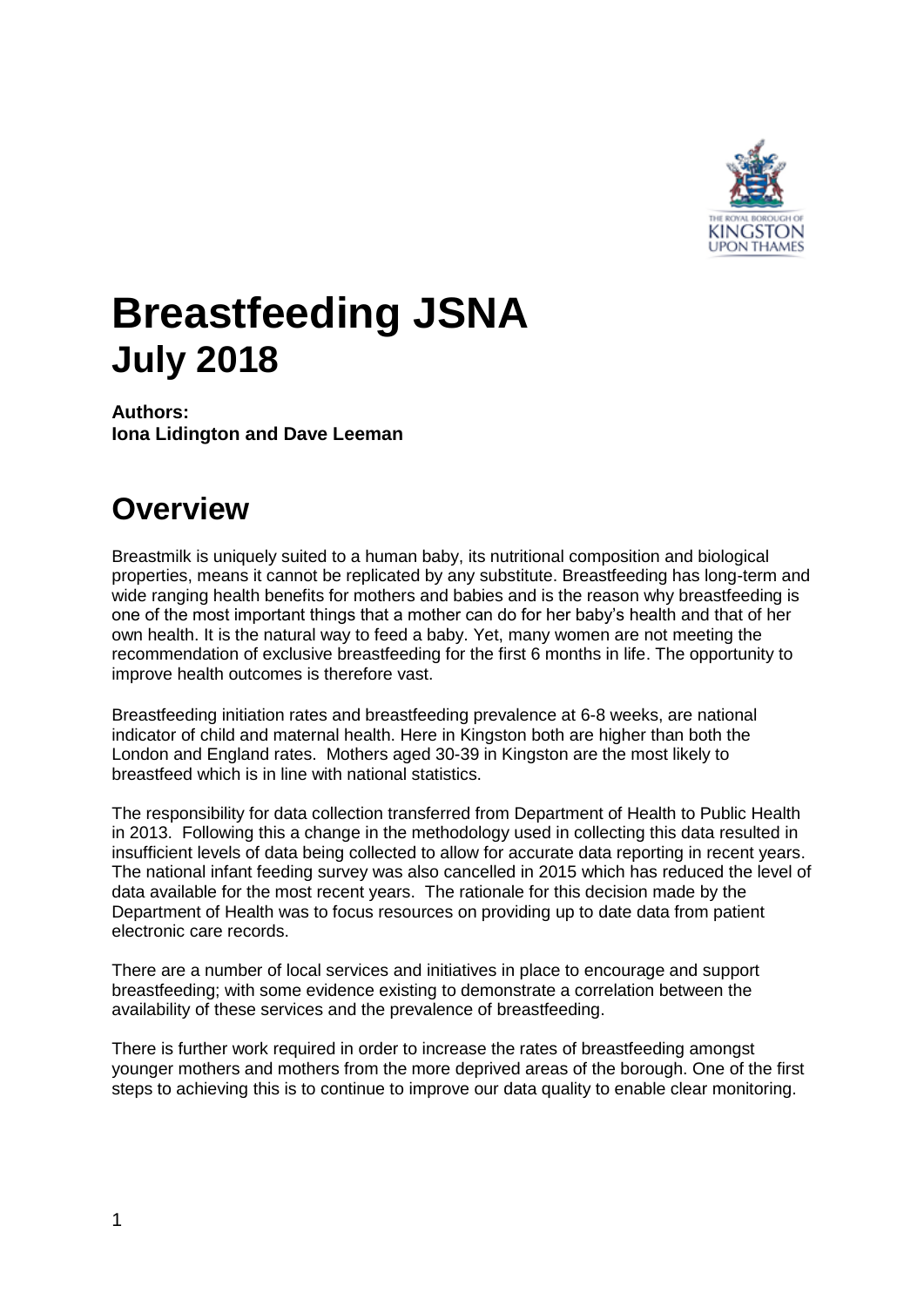## **Introduction**

Breastfeeding is one way to ensure infants get the best start in life, and features as one of the main priorities for Public Health England's recommendation *Giving Every Child the Best*  Start in Life paper<sup>1</sup> and in the Marmot Review<sup>2</sup>. It has some of the most wide-reaching and long lasting effects on a baby's health and development. The evidence for the benefits of breastfeeding to both mother and baby is well-established through global and national evidence, as are the risks of not breastfeeding<sup>3</sup>.

Breast milk provides all the energy and nutrients that a child needs in its first months of life, as well as promotes sensory and cognitive development. It leads to slower, healthier weight gain, reducing the chance of obesity later in life. It provides greater protection from infectious and chronic disease. Baby's breastfed for a minimum of 6 months are less likely to experience colic, constipation, sickness/ vomiting, diarrhoea, chest infections and thrush<sup>2</sup>.

## **Babies who are** *not* **breastfeed are at greater risk of developing:**

- Gastroenteritis<sup>45</sup>
- Respiratory infections $6$
- $\bullet$  Sudden infant death syndrome<sup>789</sup>
- $\bullet$  Obesity<sup>10</sup>
- Type 1 diabetes $11$
- Allergies<sup>12</sup> (e.g. asthma<sup>13</sup>)
- $\cdot$  Heart disease<sup>14 15</sup>

Emerging evidence suggests that breastfeeding also has a positive impact on mother-baby relationships<sup>16</sup>: breastfeeding releases hormones (in particular, oxytocin) which promote maternal feelings and behaviour Oxytocin acts like a fertiliser for the brain, promoting the

<sup>1</sup> <sup>1</sup> Public Health England (2016) Health Matters: Giving every child the best start in life https://www.gov.uk/government/publications/health-matters-giving-every-child-the-best-start-in-life/healthmatters-giving-every-child-the-best-start-in-life

<sup>2</sup> Fair Society, Healthy Lives (2010) The Marmot Review

<sup>3</sup> Unicef, Infant health research: Meta-Analyses. Available from: https://www.unicef.org.uk/babyfriendly/newsand-research/baby-friendly-research/infant-health-research/infant-health-research-meta-analyses/ Accessed 03.08.2017

<sup>4</sup> Howie PW et al. (1990). Protective effect of breastfeeding against infection. *BMJ* 300: 11-16.

<sup>5</sup> Kramer MS et al (2003) Infant growth and health outcomes associated with 3 compared with 6 months of exclusive breastfeeding. Am J Clin Nutr 78: 291-295

<sup>&</sup>lt;sup>6</sup> Galton Bachrach VR et al (2003). Breastfeeding and the risk of hospitalisation for respiratory disease in infancy. A meta-analysis. Arch Pediatr Adolesc Med 157:237-243

<sup>7</sup> McVea KLSP et al (2000) The role of breastfeeding in sudden infant death syndrome. J Hum Lact 16: 13-20. <sup>8</sup> Alm B et al (2002). Breast feeding and the sudden infant death syndrome in Scandinavia, 1992-95. *Arch Dis Child* 86: 400-402.

<sup>9</sup> Thompson JMD,Tanabe K et al (2017) Duration of Breastfeeding and Risk of SIDS: An Individual Participant Data Meta-analysis. Peadiatrics; 140 (5) 1234

<sup>&</sup>lt;sup>10</sup> Harder T, Bergman R, Kallischnigg G et al (2005) Duration of breastfeeding and risk of overweight: a metaanalysis. American Journal of Epidemiology; 162:397-403

<sup>&</sup>lt;sup>11</sup> Alves, J.G., Figueiroa, J.N., Meneses, J., and Alves, G.V. Breastfeeding Protects Against Type 1 Diabetes Mellitus: A Case-Sibling Study. Breastfeed Med 5 Aug 2011.

<sup>12</sup> J van Odijk et al (2003). Breastfeeding and allergic disease: a multidisciplinary review of the literature (1966- 2001) on the mode of early feeding in infancy and its impact on later atopic manifestations. *Allergy* 58(9): 833-43.

<sup>13</sup> Dogaru, C.M. et al (2014) Breastfeeding and Childhood Asthma: Systematic Review and Meta-Analysis. American Journal of Epidemiology, 179 (10):1153-1167

<sup>14</sup> Martin RM et al (2005). Breastfeeding and Atherosclerosis: Intima-Media Thickness and Plaques at 65-Year Follow-Up of the Boyd Orr Cohort. Arteriosclerosis, Thrombosis, and Vascular Biology 25:1482.

<sup>&</sup>lt;sup>15</sup> Owen CG et al (2002). Infant Feeding and Blood Cholesterol: A Study in Adolescents and a Systematic Review.*Pediatrics* 110: 597-608.

<sup>&</sup>lt;sup>16</sup> P Kim, R Feldman, LC Mayes, V Eicher, N Thompson, JF Leckman, and JE Swain (2011). Breastfeeding, brain activation to own infant cry, and maternal sensitivity. J Child Psychol Psychiatry, April 18, 2011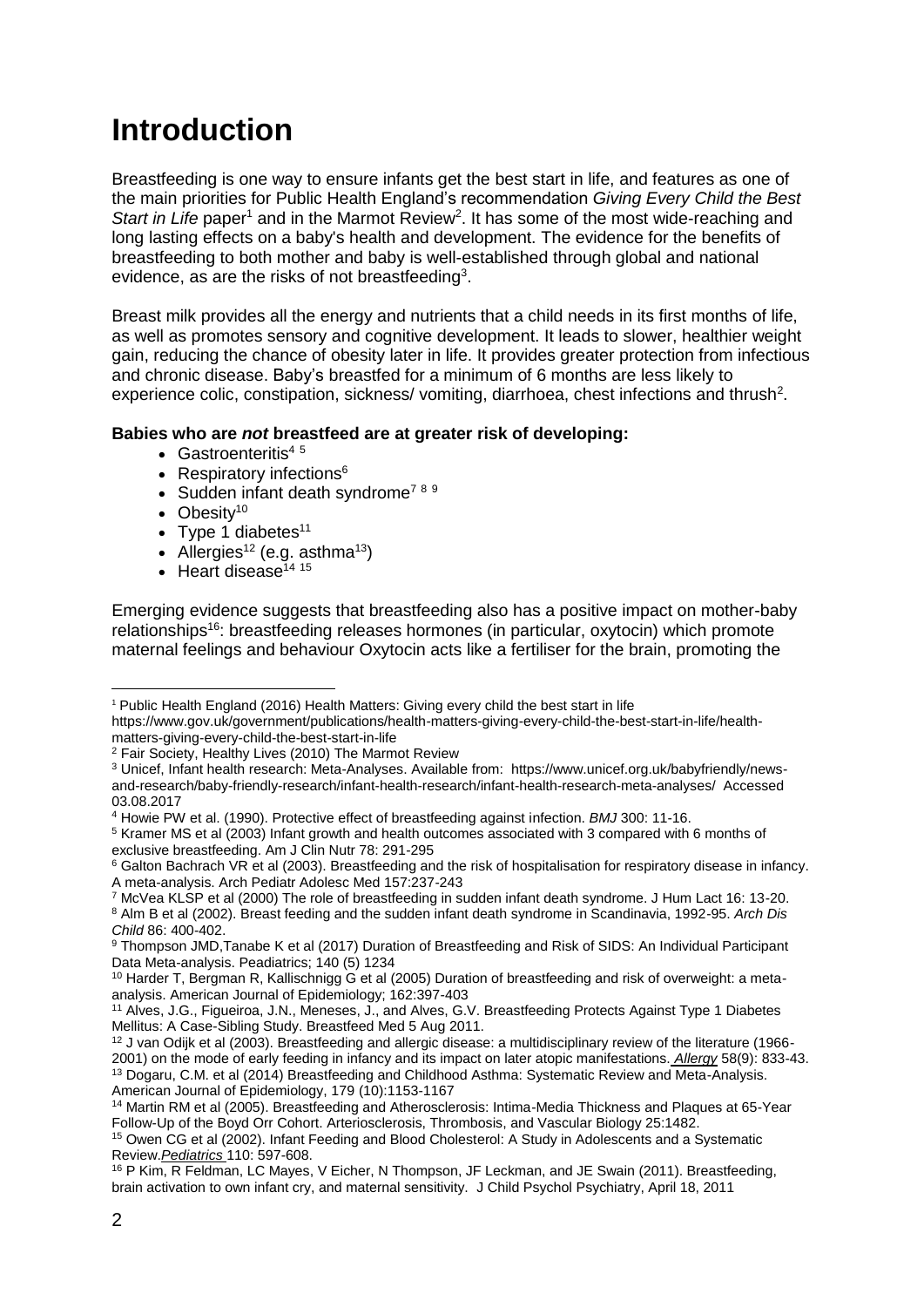growth of neurons (brain cells) and the connections between them, supporting the development of babies into secure, happy children.

In addition to the individual health benefits, a moderate increase in breastfeeding rates and the resulting health impact could translate into annual cost savings for the NHS of around £40 million. This is based on just three infant infectious diseases rates and maternal breast cancer rates linked to not breastfeeding<sup>17,18</sup>. Researchers have estimated that the investment in breastfeeding support required to realise this breastfeeding increase could breakeven in as little as one year.

| <b>Mother</b>                                                                                                                                                                                                                                                             | <b>Baby</b>                                                                     | Economy/<br><b>Environmental</b><br>factors |
|---------------------------------------------------------------------------------------------------------------------------------------------------------------------------------------------------------------------------------------------------------------------------|---------------------------------------------------------------------------------|---------------------------------------------|
| Breastfeeding mothers also have an<br>increased likelihood of returning to their<br>pre-pregnancy weight <sup>19</sup> Producing<br>Breastmilk = approximately 500kcal/ day                                                                                               | All nutrients required<br>in the first 6 months/<br>26 weeks life               | No waste (cow's milk<br>wasted)             |
| The longer mothers breastfeed, the<br>greater their protection against breast <sup>20</sup><br>and ovarian cancer <sup>21</sup> , and The World<br><b>Cancer Research Fund includes</b><br>breastfeeding as one of 10<br>recommendations to reduce the risk of<br>cancer. | Improves Immune<br>system<br>Allergies such as<br>asthma                        | Energy is needed to<br>transport milk       |
| Breastfeeding is associated with reducing<br>risk of hip fractures in later life <sup>22</sup>                                                                                                                                                                            | Reduction in chronic<br>illness - Obesity,<br>Heart disease, Type 1<br>diabetes | Breastmilk require NO<br>packaging          |
| Evidence has demonstrated an<br>association between prolonged<br>breastfeeding and reduced<br>postmenopausal risk factors for<br>cardiovascular (CV) disease <sup>23</sup> .                                                                                              | Sudden infant death<br>Syndrome 7, 8                                            |                                             |

## **Figure 1 Summary of the Benefits of Breastfeeding**

1

<sup>&</sup>lt;sup>17</sup> Pokhrel et al (2014). Potential economic impacts from improving breastfeeding rates in the UK. Archives of Disease in Childhood doi:10.1136/archdischild-2014-306701

<sup>18</sup> Renfrew, M., 2012, *Preventing disease and saving resources: the potential contribution of increasing breastfeeding rates in the UK*, UNICEF UK

<sup>&</sup>lt;sup>19</sup> Harder T, Bergman R, Kallischnigg G et al (2005) Duration of breastfeeding and risk of overweight: a metaanalysis. American Journal of Epidemiology; 162:397-403

<sup>&</sup>lt;sup>20</sup> Stuebe AM, Willett WC, Michels KB (2009) Lactation and incidence of premenopausal breast cancer: a longitudinal study. Intern Med; 169: 1364-71.

<sup>&</sup>lt;sup>21</sup> Jordan S, Siskind V, Green AC et al (2009) Breastfeeding and risk of epithelial ovarian cancer. Cancer Causes Control.

<sup>&</sup>lt;sup>22</sup> Cumming RG & Klineberg RJ (1993). Breastfeeding and other reproductive factors and the risk of hip fractures in elderly women. *Int J Epidemiol* 22: 684-691.

<sup>&</sup>lt;sup>23</sup> Schwarz EB Ray RM, Steube AM et al. Duration of lactation and risk factors for maternal cardiovascular disease. Obstet Gynecol 2009 May; 113:974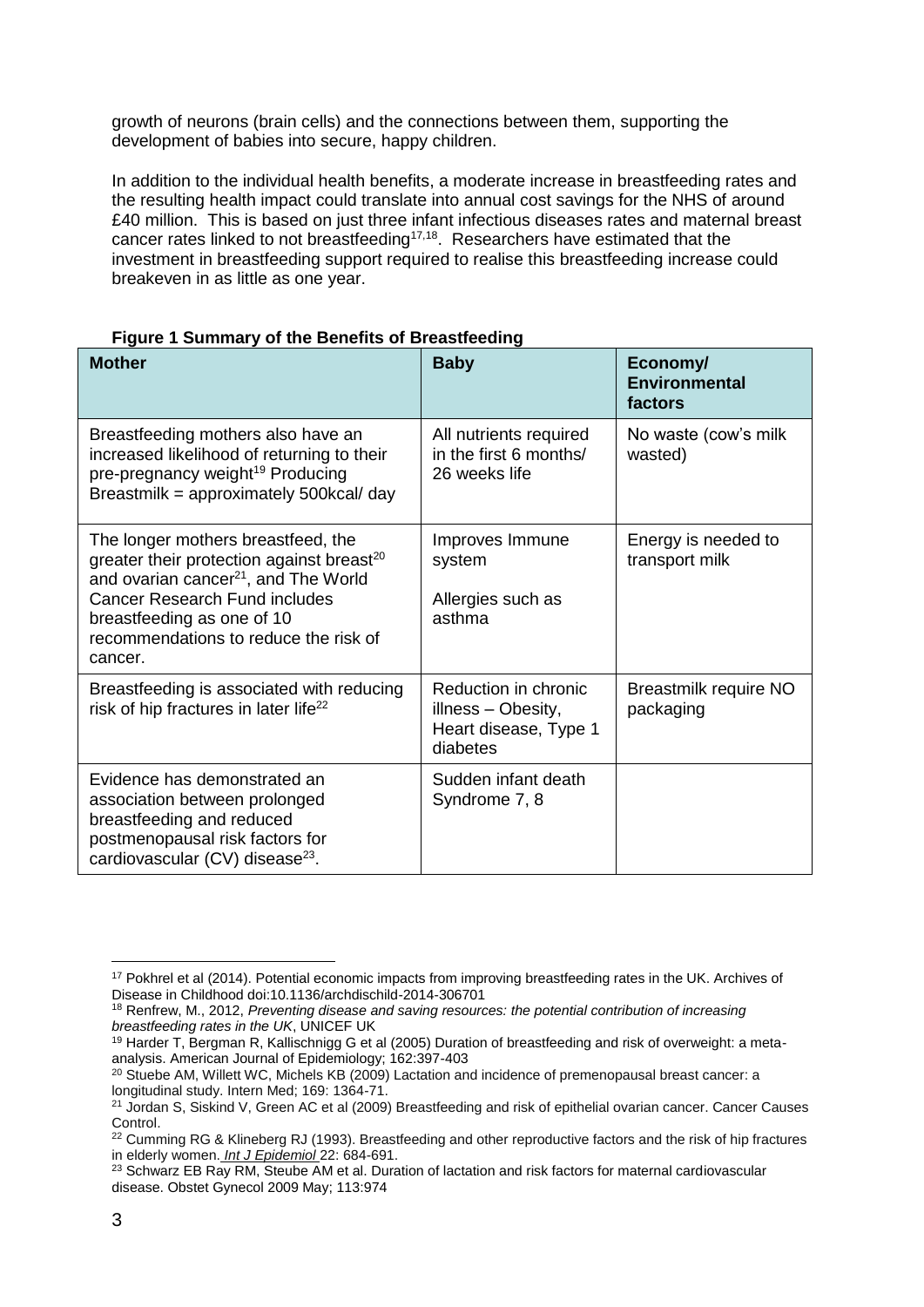| Delayed resumption of menstrual cycle                                                                                                         | Reduce risk – ear,<br>throat infections,<br>Respiratory<br>infections <sup>24</sup> UTI <sup>25</sup><br>Gastroenteritis <sup>25</sup> |                                                                                  |
|-----------------------------------------------------------------------------------------------------------------------------------------------|----------------------------------------------------------------------------------------------------------------------------------------|----------------------------------------------------------------------------------|
| Have a reduced risk of developing Type 2<br>diabetes $^{26}$                                                                                  |                                                                                                                                        |                                                                                  |
| Save mum (family) £40 per month in first<br>year of babies life – this could go towards<br>the whole family grocery shop £480/year<br>saving. |                                                                                                                                        | No energy needed to<br>heat up, make feed or<br>wash breastfeeding<br>equipment  |
| Positive feedback from infant (cues) Help<br>to build mother confidence and self-worth<br>- what she is doing is important.                   | Less respiratory<br>(chest) infections                                                                                                 | No bottles, teats                                                                |
| <b>Bonding</b>                                                                                                                                | Less risk of obesity in<br>later childhood                                                                                             | Making infant formula<br>in factories require<br>natural resources and<br>energy |

## **National Policy Drivers**

Improving breastfeeding rates and normalising breastfeeding form part of key national drivers in child health, including:

- The underpinning of all strategy arise from the Global Strategy for infant and young children feeding<sup>27</sup>
- *A Framework for Personalised Care and Population Health for Nurses, Midwives, Health Visitors and Allied Health Professionals: Caring for populations across the lifecourse<sup>28</sup>* which states that "Breastfeeding is a priority for improving children's health".
- The Public Health Outcomes Framework 2013 -2016 measures breastfeeding initiation (2.2i) and prevalence (2.2ii). Local authorities are required to prioritise breastfeeding support locally and to increase breastfeeding initiation and prevalence  $(4.1 \& 4.3)^{29}$  linking improved rates to reductions in obesity and improvement in health, social and educational outcomes for children.
- Improving breastfeeding rates and normalising breastfeeding is also part of the Department of Health's *Healthy Child Programme: pregnancy and the first five years<sup>30</sup>* where there is a clear link made to the early identification and prevention of

[https://www.gov.uk/government/uploads/system/uploads/attachment\\_data/file/377450/Framework\\_for\\_personalis](https://www.gov.uk/government/uploads/system/uploads/attachment_data/file/377450/Framework_for_personalised_care_and_population_health_for_nurses.pdf) [ed\\_care\\_and\\_population\\_health\\_for\\_nurses.pdf.](https://www.gov.uk/government/uploads/system/uploads/attachment_data/file/377450/Framework_for_personalised_care_and_population_health_for_nurses.pdf) Accessed 30.11.2015.

<sup>&</sup>lt;u>.</u> <sup>24</sup> Galton Bachrach VR et al (2003). Breastfeeding and the risk of hospitalisation for respiratory disease in infancy. A meta-analysis. Arch Pediatr Adolesc Med 157:237-243

<sup>&</sup>lt;sup>25</sup> Kramer MS, Kakuma R. [Optimal duration of exclusive breastfeeding](http://onlinelibrary.wiley.com/o/cochrane/clsysrev/articles/CD003517/frame.html) Cochrane Database of Systematic Reviews 2002, Issue 1

<sup>&</sup>lt;sup>26</sup> Stuebe AM et al (2005). Duration of Lactation and Incidence of Type 2 Diabetes. JAMA 294: 2601-2610. <sup>27</sup> World Health Organisation and UNICEF (2003) Global Strategy for Infants and Young Children. Internet <http://www.who.int/nutrition/publications/infantfeeding/9241562218/en/> Accessed 14.05.18

<sup>28</sup> *A Framework for Personalised Care and Population Health for Nurses, Midwives, Health Visitors and Allied Health Professionals: Caring for populations across the lifecourse.* Department of Health and Public Health England, 2014. Available from:

<sup>&</sup>lt;sup>29</sup> Public Health Outcomes Framework 2013 -2016. Available from: http://www.phoutcomes.info/public-healthoutcomes-framework (accessed 30.11.2015)

<sup>30</sup> *Healthy Child Programme: pregnancy and the first five years.* Shribman, S. & Billingham, K., 2009, Department of Health. Available from: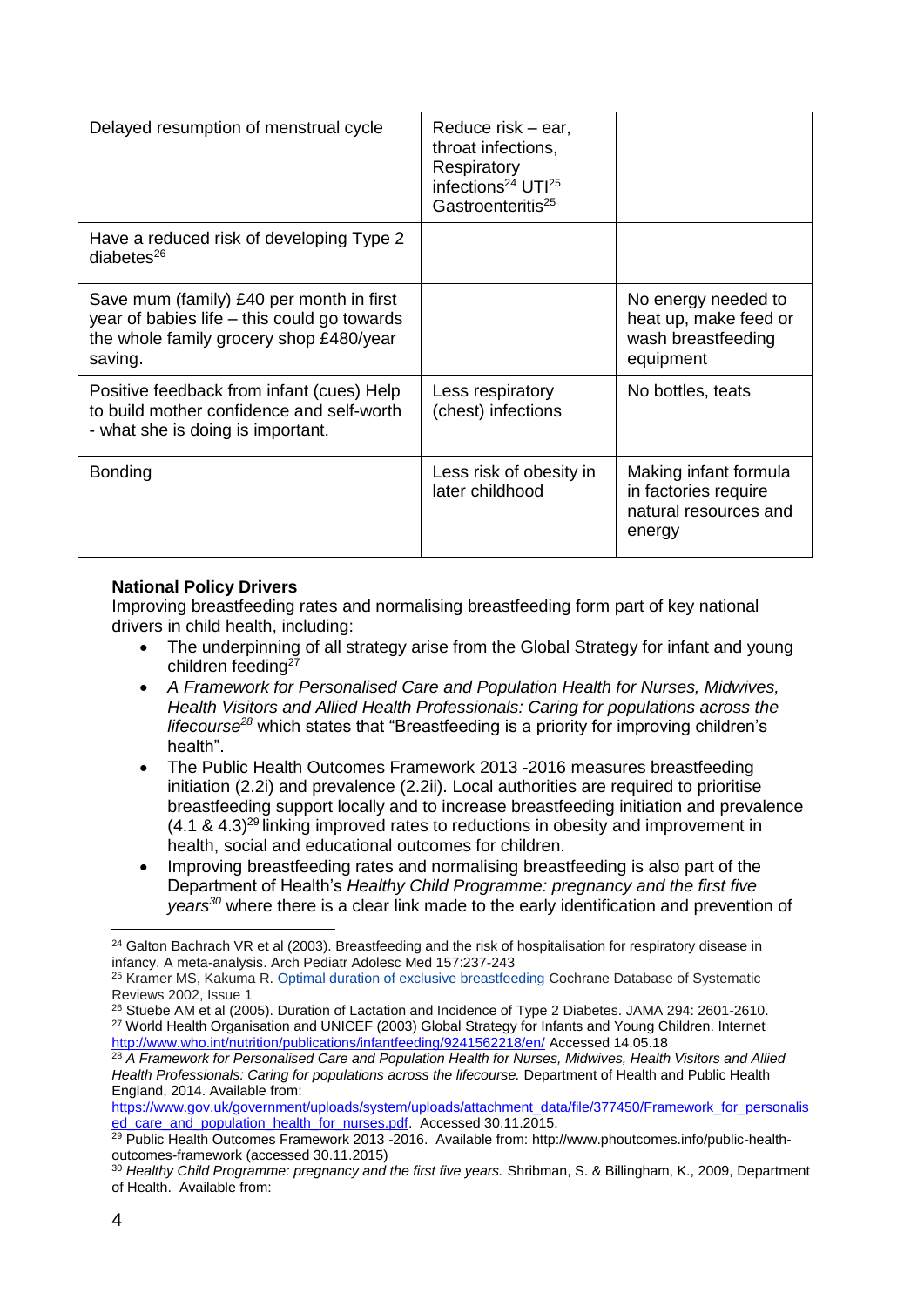obesity and broader elements of infant nutrition, such as introducing solid foods appropriately. The Healthy Child Programme also lists breastfeeding as a protective factor that decreases the likelihood that a child will experience poorer outcomes in later childhood.

- *Overview of the six early years high impact areas*<sup>31</sup> produced by the Department of Health and Local Government Association in 2014 articulates the contribution of health visitors to the 0-5 agenda and describe areas where health visitors have a significant impact on health and wellbeing and improving outcomes for children, families and communities. Breastfeeding (initiation and duration) is one of the six high impact areas; with evidence to show it also has an impact on maternal mental health and healthy weight, two of the other high impact areas.
- *Giving Every Child the Best Start in Life* outlines why the early years is so crucial and outline the key priorities that underpin the foundation that ensure infants get off to the best start in life. Supporting women to Breastfeeding featured as one of the key recommendation.

## **National Picture**

Even though breastfeeding is a natural act, breastfeeding is also a learned behaviour. Virtually all mothers can breastfeed provided they have accurate information, and support within their families and communities and from the health care system. They should also have access to skilled practical help from, for example, trained health workers, lay and peer counsellors, and certified lactation consultants, who can help to build mothers' confidence, improve feeding technique, and prevent or resolve breastfeeding problems<sup>32</sup>.

The Infant Feeding Survey has been undertaken at 5 yearly intervals since 1975, with the most recent data available from the 2010 survey, due to the government cancelling the survey in 2015. Data from 2010 Infant Feeding Survey<sup>33</sup> highlighted below:

- Mothers in the UK are breastfeeding their babies for longer with one in three mothers still breastfeeding at six months in 2010 compared with one in four mothers in 2005. However, the proportion of mothers following current UK government guidelines on exclusive breastfeeding remained unchanged between 2005 and 2010 – with only one in every hundred mothers breastfeeding exclusively for the first six months of their baby's life.
- The initial breastfeeding rate increased from 76% in 2005 to 81% in 2010. This includes all babies who were put to the breast at all, even if this was on one occasion only, and also includes giving expressed breastmilk.
- Initial breastfeeding rates in 2010 were 83% in England, 74% in Scotland, 71% in Wales, and 64% in Northern Ireland. The incidence of breastfeeding increased between

<sup>1</sup> https://www.gov.uk/government/uploads/system/uploads/attachment\_data/file/167998/Health\_Child\_Programme. pdf. Accessed 30.1..2015.

<sup>31</sup> *Overview of the six early years high impact areas*, Watts, P. (2014) Department of Health & Local Government Association. Available from:

[https://www.gov.uk/government/uploads/system/uploads/attachment\\_data/file/413127/2903110\\_Early\\_Years\\_Im](https://www.gov.uk/government/uploads/system/uploads/attachment_data/file/413127/2903110_Early_Years_Impact_GENERAL_V0_2W.pdf) [pact\\_GENERAL\\_V0\\_2W.pdf.](https://www.gov.uk/government/uploads/system/uploads/attachment_data/file/413127/2903110_Early_Years_Impact_GENERAL_V0_2W.pdf) Accessed 30.11.2015.

<sup>&</sup>lt;sup>32</sup> Global Strategy for Infant and young Child health, Who, 2003

<sup>33</sup> Infant Feeding Survey 2010 (2012). Health and Social Care Information Centre, IFF Research. Available from: [http://www.hscic.gov.uk/catalogue/PUB08694/Infant-Feeding-Survey-2010-Consolidated-Report.pdf.](http://www.hscic.gov.uk/catalogue/PUB08694/Infant-Feeding-Survey-2010-Consolidated-Report.pdf) Accessed 30.11.2015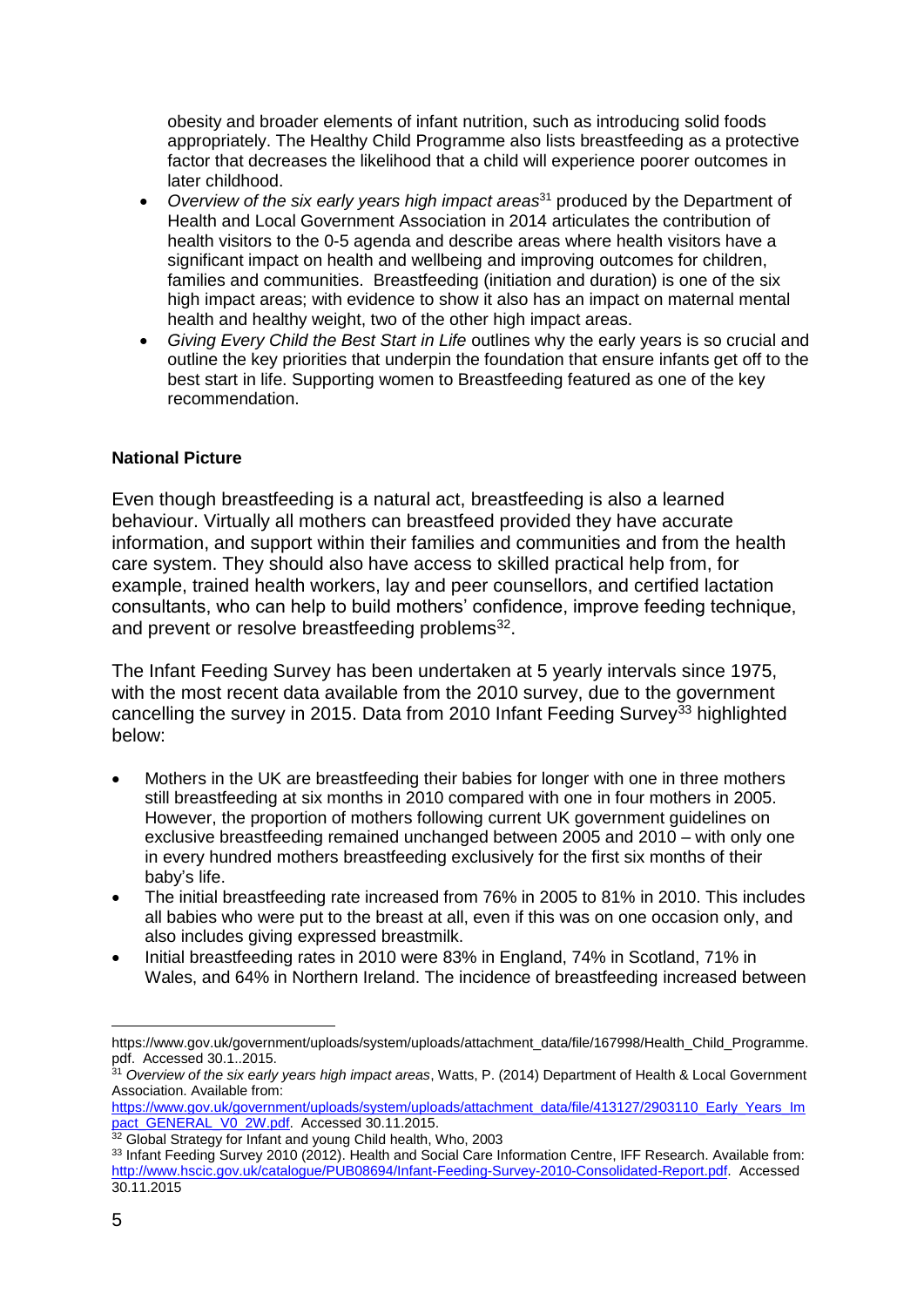2005 and 2010 in England, Scotland and Wales (from 78%, 70% and 67% respectively) but there was no statistically significant increase in Northern Ireland.

- In terms of longer term trends, initiation rates have risen in the UK since 1990, when the UK series began. The UK initiation rate was 62% in 1990 and increases have been seen across all countries in the UK since then. Each country started from a different baseline, with the rates in Northern Ireland being lowest of all (36% in 1990).
- The highest incidences of breastfeeding were found among mothers aged 30 or over (87%), those from minority ethnic groups (97% for Chinese or other ethnic group, 96% for Black and 95% for Asian ethnic group), those who left education aged over 18 (91%), those in managerial and professional occupations (90%), and those living in the least deprived areas (89%).
- Whilst mothers of first babies were more likely to start breastfeeding than mothers of second or later babies (84% compared with 78%), mothers who had previously breastfed a baby for at least six weeks were more likely to start breastfeeding their latest baby than those who had breastfed a previous child for less than six weeks or not at all (97% compared with 79% and 35%). These variations were evident in all countries and were consistent with the patterns found in previous surveys.
- Across the UK, the prevalence of breastfeeding fell from 81% at birth to 69% at one week, and to only 55% at six weeks. At six months, just over a third of mothers (34%) were still breastfeeding.
- Mothers continued to breastfeed for longer in 2010 than was the case in 2005. The gap in breastfeeding levels at birth between 2005 and 2010 was five percentage points (76% in 2005 compared with 81% in 2010) and by six months the gap became nine percentage points (25% in 2005 compared to 34% in 2010). This suggests that policy developments to improve support and information provided to mothers to encourage them to continue breastfeeding may have had an impact.

Vulnerable mothers have the worst health and social outcomes for themselves and their babies. This group includes young mothers and mothers from lower socioeconomic groups, who are least likely to breastfeed<sup>34,</sup> improving breastfeeding rates amongst these vulnerable groups helps to tackle health inequalities. One study found that those low-income mothers who breastfed for 6-12 months had the highest scores of any group on quality of parenting interactions at age five<sup>35</sup>. Evidence has also demonstrated that a child from a low-income background who is breastfed is likely to have better health outcomes than a child from a more affluent background who is formula-fed<sup>36</sup>. Second to the mother's previous breastfeeding experiences, low maternal age and low educational level are the strongest negative predictors of infant feeding outcomes<sup>27</sup>.

# **Local Picture**

## **Breastfeeding monitoring and Data Collection**

Breastfeeding initiation at birth and continuation at 6-8 weeks are monitored nationally. Breastfeeding initiation is recorded by maternity services at birth and continuation at 6-8 weeks is recorded by GPs and/or Health Visitors dependent on contact with the mother and baby.

<sup>&</sup>lt;u>.</u> 34 Infant Feeding Survey 2010 (2012). Health and Social Care Information Centre, IFF Research. Available from: [http://www.hscic.gov.uk/catalogue/PUB08694/Infant-Feeding-Survey-2010-Consolidated-Report.pdf.](http://www.hscic.gov.uk/catalogue/PUB08694/Infant-Feeding-Survey-2010-Consolidated-Report.pdf) Accessed 30.11.2015

<sup>35</sup> Gutman, Leslie, Brown, John F and Akerman, Rodie (2009) *Nurturing parenting capability: the early years [Wider Benefits of Learning Research Report No. 30].* Available From:<http://eprints.ioe.ac.uk/2051/> Accessed 29.08.2017

<sup>36</sup> Lee-Han H, Wilke J, Wade K, Douglas C, Wilson F, Blue S, Yim C. (1998) Infant feeding practices in North York: Compliance with CPS guidelines. Journal Canadian Dietetic Association. 59(1):24-29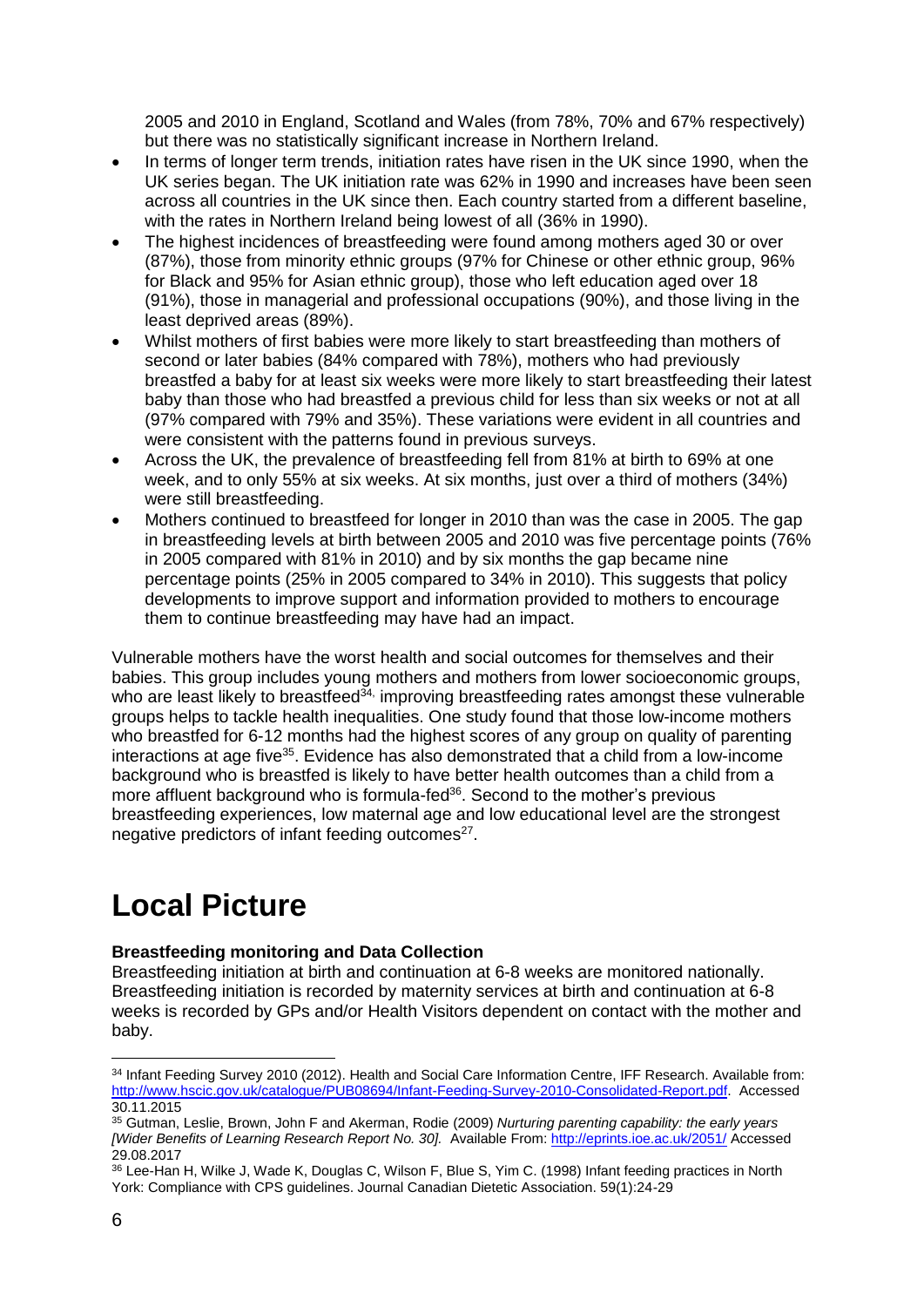Until the end of 2014, 6-8 week data has been collected on the population registered with a GP practice in Kingston. This excludes those that are resident in the borough, but not registered with a Kingston GP. From January 2015, data collection was based on resident population, irrelevant of GP registration. This reflects the new boundaries of Health Visiting commissioning and more accurately demonstrate the relevant impact of Public Healthcommissioned interventions in Kingston.

There were 2,350 live births in the borough of Kingston in 2015<sup>37</sup>. Kingston has a lower proportion of young mothers (under 24) and a greater proportion of older mothers (over 40) than both London and England averages.

## **Breastfeeding initiation**

As shown in the graph below, Kingston's breastfeeding initiation rates have remained fairly static at between 86% and 92% over the five years from 2010/11 – 2016/17, in line with London and England<sup>38,39</sup>. The Kingston values for breastfeeding initiation have been significantly better than the national average since 2010/11.

This indicator was judged to be a valid and an important measure of public health and was therefore included in the public health outcomes framework because inclusion will encourage the continued prioritisation of breastfeeding support locally.

## **Figure 2: Breastfeeding Initiation Rates 2010/11 to 2016/17 for Kingston, London, and England**



Note: Please note the values for London were not published for 2013/14, 2015/16 and 2016/17 for data quality reasons

Source: Public Health England, 2018

<sup>1</sup> <sup>37</sup> Office for National Statistics. Live Births by Area of Usual Residence, 2015. Available from [https://www.ons.gov.uk/peoplepopulationandcommunity/birthsdeathsandmarriages/livebirths/datasets/birthsbyare](https://www.ons.gov.uk/peoplepopulationandcommunity/birthsdeathsandmarriages/livebirths/datasets/birthsbyareaofusualresidenceofmotheruk) [aofusualresidenceofmotheruk](https://www.ons.gov.uk/peoplepopulationandcommunity/birthsdeathsandmarriages/livebirths/datasets/birthsbyareaofusualresidenceofmotheruk) (Accessed 04/11/2016)

<sup>38</sup> Department of Health. Breastfeeding initiation and prevalence at 6 to 8 weeks Quarter 4, 2012/13. Available fro[m https://www.gov.uk/government/statistical-data-sets/breastfeeding-statistics-q4-2012-to-2013](https://www.gov.uk/government/statistical-data-sets/breastfeeding-statistics-q4-2012-to-2013) (accessed 04/11/2016)

<sup>&</sup>lt;sup>39</sup> Public Health Outcomes Framework. 2.02i - Breastfeeding - [breastfeeding initiation.](javascript:goToMetadataPage(0);) Available from [http://www.phoutcomes.info/public-health-outcomes-](http://www.phoutcomes.info/public-health-outcomes-framework#page/4/gid/1000042/pat/6/par/E12000007/ati/101/are/E09000021/iid/20201/age/1/sex/2)

[framework#page/4/gid/1000042/pat/6/par/E12000007/ati/101/are/E09000021/iid/20201/age/1/sex/2](http://www.phoutcomes.info/public-health-outcomes-framework#page/4/gid/1000042/pat/6/par/E12000007/ati/101/are/E09000021/iid/20201/age/1/sex/2) (accessed 04/11/2016)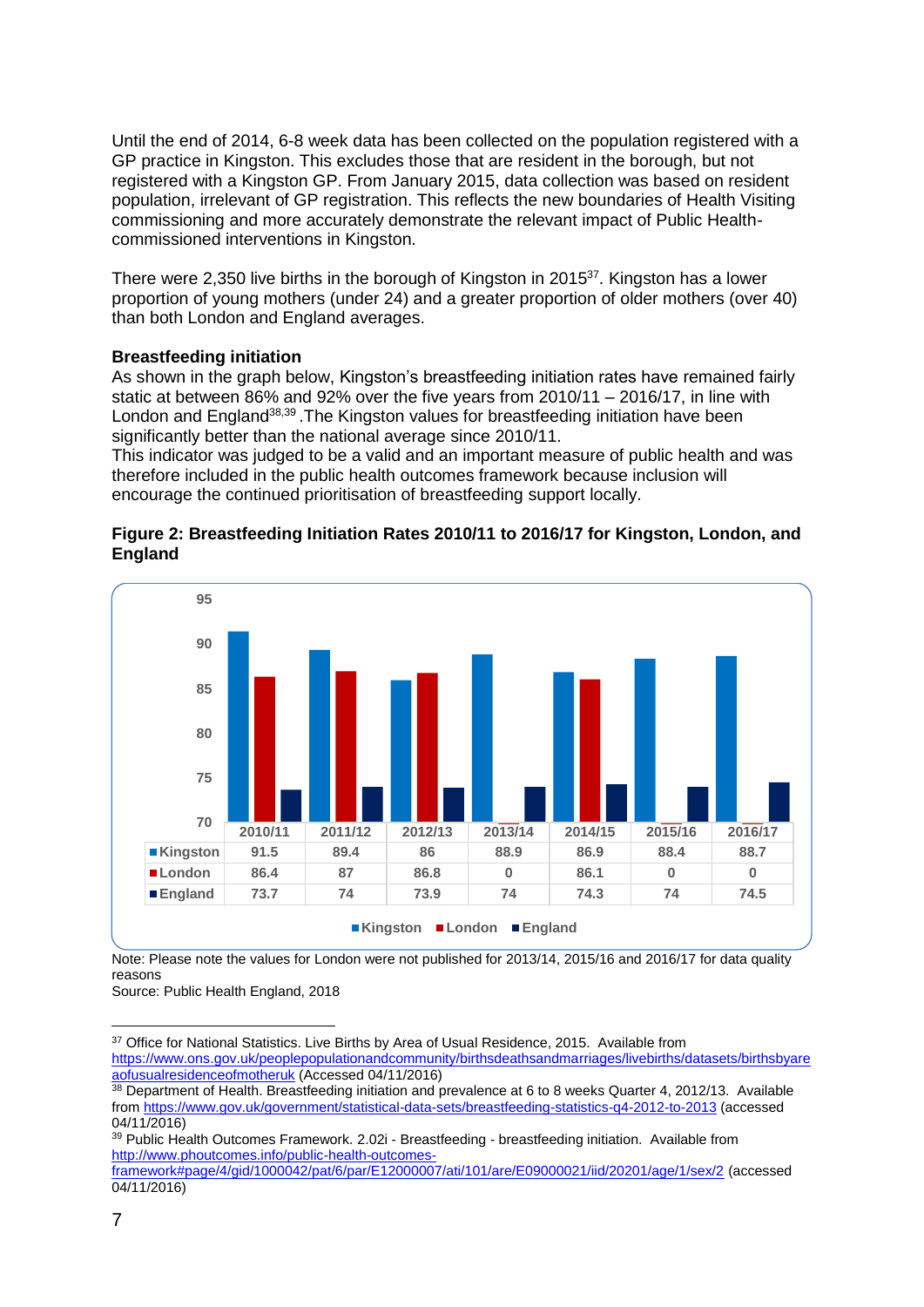## **Breastfeeding prevalence (6-8 weeks)**

Breast feeding prevalence at 6 to 8 weeks in Kingston has been significantly better than England average between 2010/11 to 2013/14. Statistics are not available in public domain since 2014/15 due to the change in data collection methodology and insufficient data return nationally. Furthermore, from 2013/14, this indicator is available directly at local authority level. As a result, between 2012/13 and 2013/14 there was an unexpected increases from 71.6% to 76.5% in the trajectory of this indicator.

In 2016/17<sup>40</sup> ,

- The breastfeeding status of 2,066 infants at 6 to 8 weeks was known to the service providers.
- 1,602 infants were recorded to be breastfed
- Of these, 1,136 were totally breastfed and, 466 were partially breastfed
- 464 were not breastfed at all.

Figure 3 shows breastfeeding prevalence rates in Kingston by maternal age group. The data clearly demonstrates the increasing local awareness around breastfeeding as the numbers have surged over the time period. Additionally, the prevalence in Kingston increases with age, which is similar to the national picture (national picture is available via Infant Feeding Survey 2010, HSCIC).

## **Figure 3: Breastfeeding prevalence in Kingston by maternal age where we know their breastfeeding status, 2014/15 to 2015/16**

|              |     | 2014/15   2015/16 |
|--------------|-----|-------------------|
| 24 And Under | 38% | <b>50%</b>        |
| $25 - 29$    | 67% | 75%               |
| $30 - 39$    | 83% | 85%               |
| 40+          | 79% | 84%               |

*Source: Carenotes 2017*

## **Hospital re-admissions for feeding problems**

Kingston Maternity Services reported that of the 1,738 total births in Kingston in the six months April to November 2015, re-admissions to hospital for babies with feeding problems within the first seven days stood at 5.9% of births (total 102). Re-admissions within the first 42 days were 9% of all births (total 156).

## **What Works?**

"Most of the barriers that prevent mothers from breastfeeding for as long as they want could be removed with access to well-trained health professionals, good quality social support in the community, a widespread understanding of the profound benefits of breastmilk, and an acceptance within society that breastfeeding is normal."<sup>41</sup>

1

<sup>40</sup> Breastfeeding Statistics, Accessible via NHS England

<sup>41</sup> Renfrew, M. et al, 2012; UNICEF UK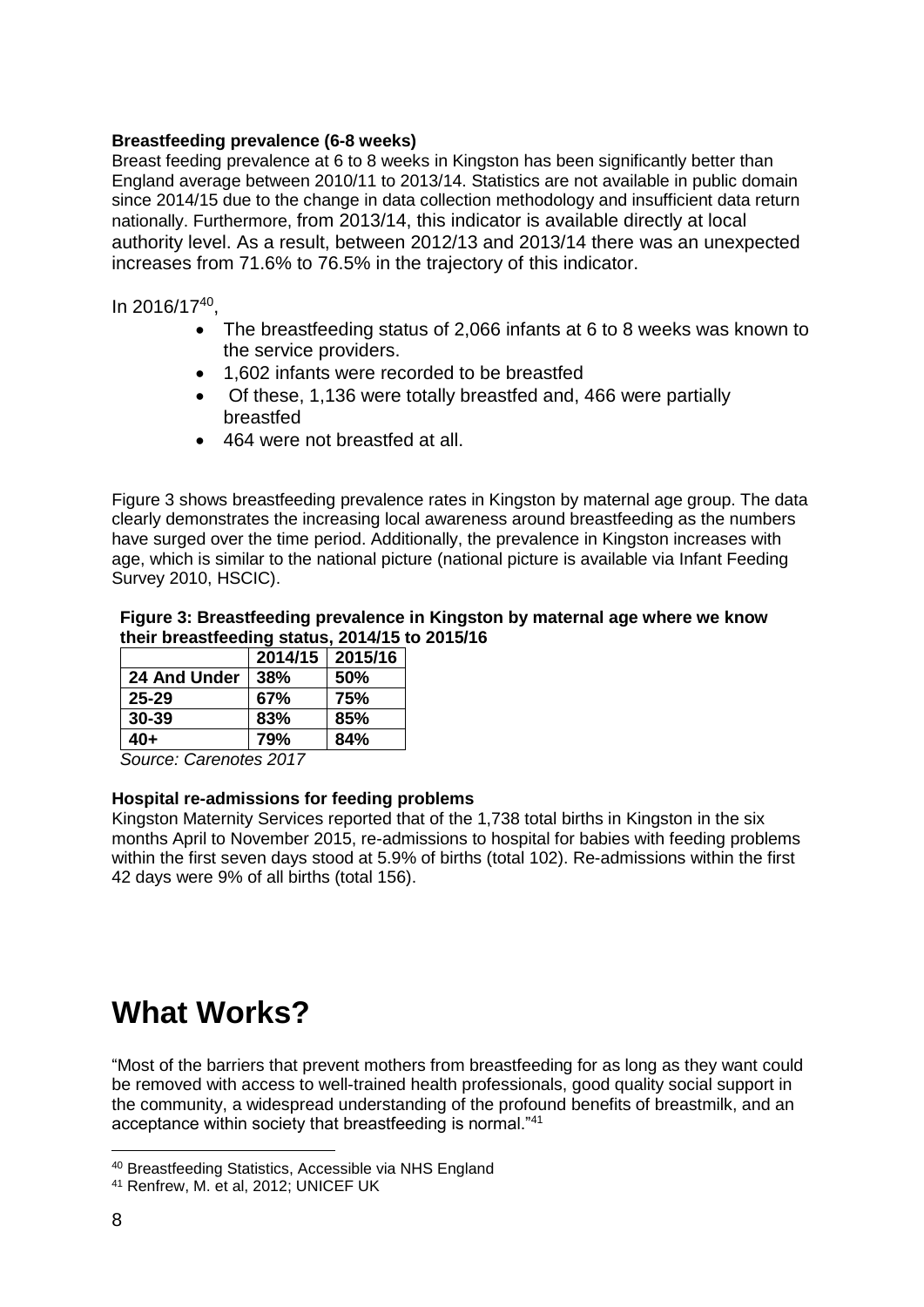Evidence-based actions that have been recommended $42$  for improving the initiation and duration of breastfeeding – especially among more disadvantaged populations – include:

- Implementing the UNICEF UK Baby Friendly Initiative in maternity and community services
- Delivery of education and support programmes, including antenatal education, early postnatal support and peer support programmes
- Changes to policy and practice, including hands-off support and unrestricted responsive/ baby-led feeding
- Abandoning specific unhelpful policies and practices, including limiting breastfeeds, routine supplementation with artificial milk and commercial promotion of artificial milks
- Complementary telephone peer support
- Targeted education and support from one breastfeeding professional for those on low incomes to increase exclusive breastfeeding
- Education and support for one year, particularly among white, low income women
- Local media programmes targeting teenagers

The challenges we face today has been summarised by UNICEF following a survey carried out on infant feeding support in England. It highlight the impact of mums and babies.

## **Figure 4 UNICEF State of support services, 2016**

 $40%$ 

48%

SERVICES HAVE BEEN CUT ACROSS ENGLAND: 47% reported cuts in infant feeding support groups 28% reported cuts in specialist breastfeeding support 58% reported cuts in front line visits by health workers 40% reported cuts in peer support or one-to-one support 48% reported closure of children's centre services Only  $12\%$  said that they had **not seen any cuts** in services. **BUT THERE IS GOOD NEWS TOO:** 33% reported improvements in specialist breastfeeding support, a key part of the Unicef UK Baby Friendly Initiative standards. **Services improved Services cut** 17% Infant feeding support groups 47% 28% Specialist support 33% **Health visiting** 58% 12%

Peer/one-to-one support

Children's centres

1 <sup>42</sup> Dyson, L., Renfrew, M. et al. (2005) *Promotion of breastfeeding initiation and duration: Evidence into practice briefing* NICE & Renfrew, M., Dyson, L. et al. (2005) *Breastfeeding for longer – what works? Systematic review summary* NICE

2%

17%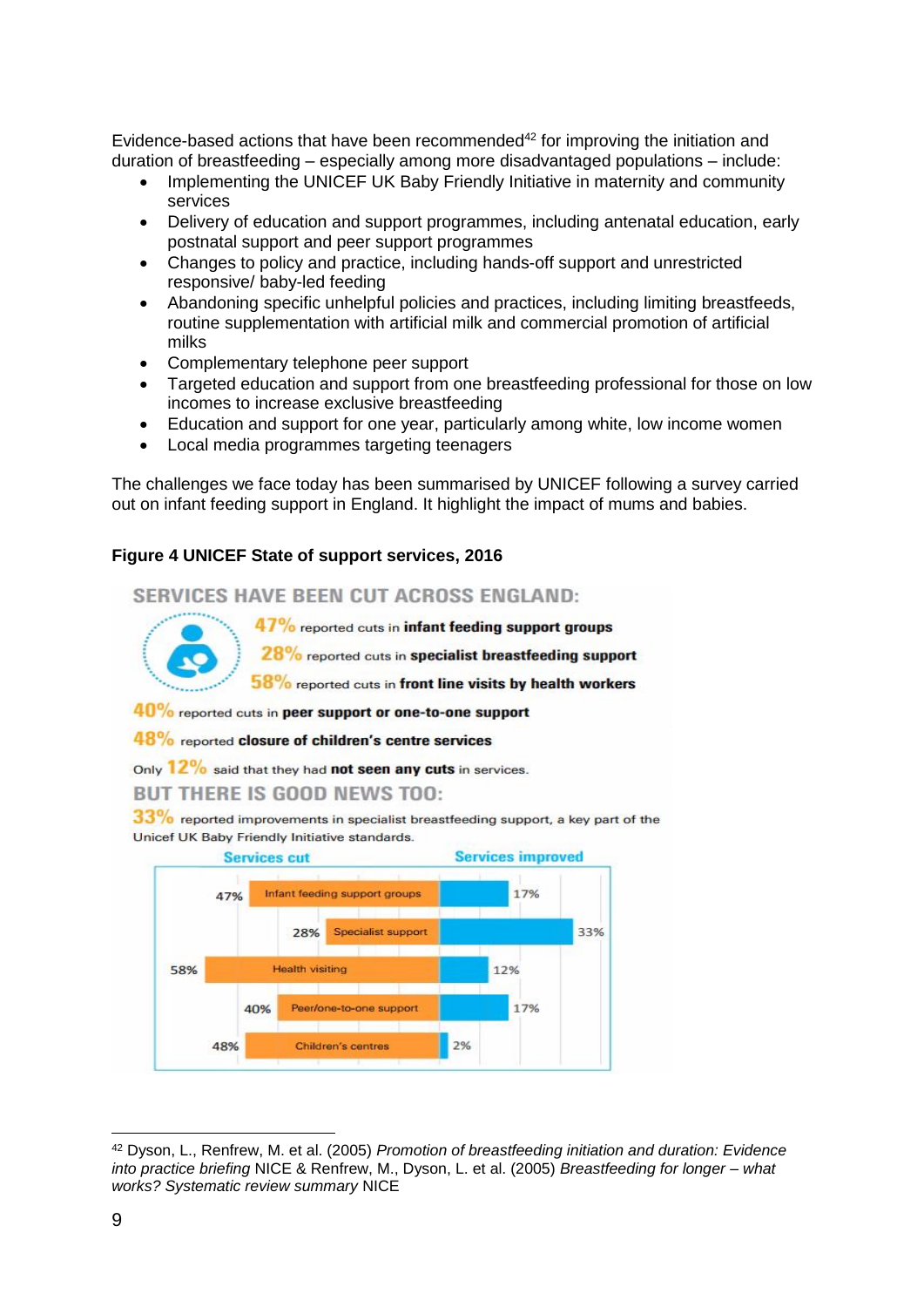## SO. WHAT DOES THIS MEAN FOR MUMS AND BABIES?



62% reported a negative impact on **maternity services** 

35% reported a negative impact on neonatal services

 $71\%$  reported a negative impact on health visiting services

71% reported a negative impact on children's centre services

## **CUTS MEAN:**

#### **FEWER TRAINED STAFF TO OFFER MUMS SUPPORT**

"Infant feeding posts have reduced meaning that Infant Feeding Coordinators are covering larger areas and unable to offer as much support." North West

#### **LESS TIME FOR STAFF TO PROVIDE INFORMATION & SUPPORT**

"Midwives have more tasks to complete and less time to spend supporting women with breastfeeding issues. I feel that women do not get enough support to achieve successful breastfeeding." Yorks. & Humber

#### **FEWER PLACES FOR MUMS TO GO FOR BREASTFEEDING SUPPORT**

"We have lost two baby cafés in children centres, and we had a breastfeeding team offering one-to-one support, which has been cut due to no further funding." **East of England** 

## **UNICEF UK Baby Friendly Initiative (BFI)**

Government policy<sup>43</sup>, underpinned by NICE guidance<sup>44</sup>, promotes the adoption and implementation of the UNICEF UK BFI as the best evidence-based vehicle to raise levels of breastfeeding initiation and prevalence. Evidence suggests that mothers delivering in Baby Friendly accredited hospitals are more likely to initiate breastfeeding.

The Baby Friendly UK standards<sup>45</sup> were revised in 2012 to reflect the needs of all babies and incorporate support for safe formula-feeding and appropriate introduction to solid foods, as well as an understanding that breastfeeding forms a key part of mothers building a relationship with their babies.

A recent tool guide was developed as part of a Sector Lead Improvement piece of work with PHE London and a Task and Finishing group of Infant feeding leads across. Below figures showcase demonstrates Kingston and London position as of October 2017.

1

<sup>43</sup> Chief Medical Officer Annual Report 2012: Our children deserve better (2012). Available from: [https://www.gov.uk/government/publications/chief-medical-officers-annual-report-2012-our-children](https://www.gov.uk/government/publications/chief-medical-officers-annual-report-2012-our-children-deserve-better-prevention-pays)[deserve-better-prevention-pays](https://www.gov.uk/government/publications/chief-medical-officers-annual-report-2012-our-children-deserve-better-prevention-pays) Accessed 31/08/2017

<sup>&</sup>lt;sup>44</sup> NICE, Postnatal Care up to 8 weeks after birth. Clinical Guideline (CG37). Available from: <https://www.nice.org.uk/guidance/cg37/chapter/1-Recommendations#infant-feeding> Accessed 31/08/2017

<sup>45</sup> Unicef, Guide to the Baby Friendly Initiative Standards (2012). Available from: [https://www.unicef.org.uk/babyfriendly/wp-](https://www.unicef.org.uk/babyfriendly/wp-content/uploads/sites/2/2014/02/Baby_Friendly_guidance_2012.pdf)

[content/uploads/sites/2/2014/02/Baby\\_Friendly\\_guidance\\_2012.pdf](https://www.unicef.org.uk/babyfriendly/wp-content/uploads/sites/2/2014/02/Baby_Friendly_guidance_2012.pdf) Accessed 31/08/2017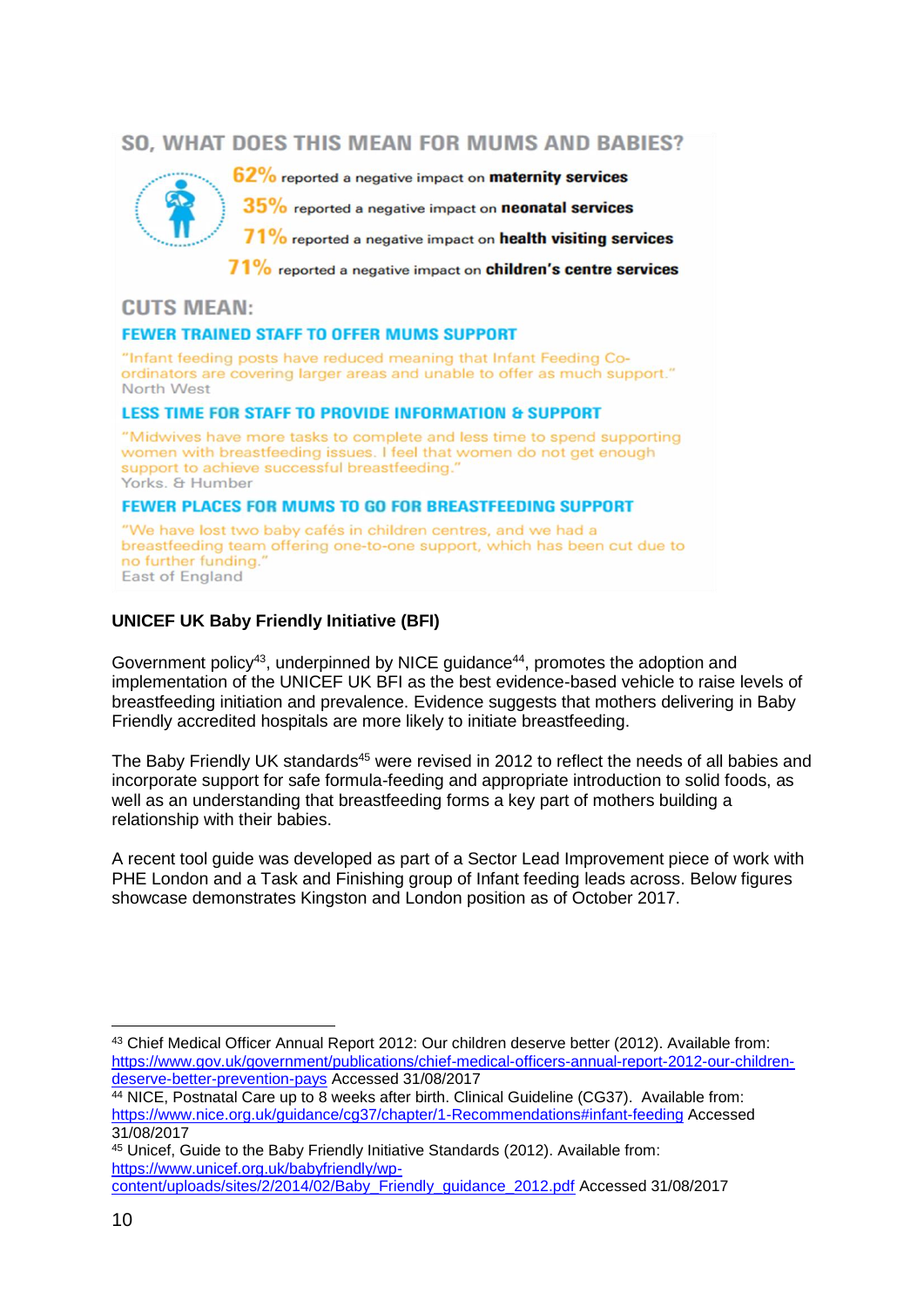

## **Figure 5 Breast Friendly Initiative Uptake and Progress in London, October 2017**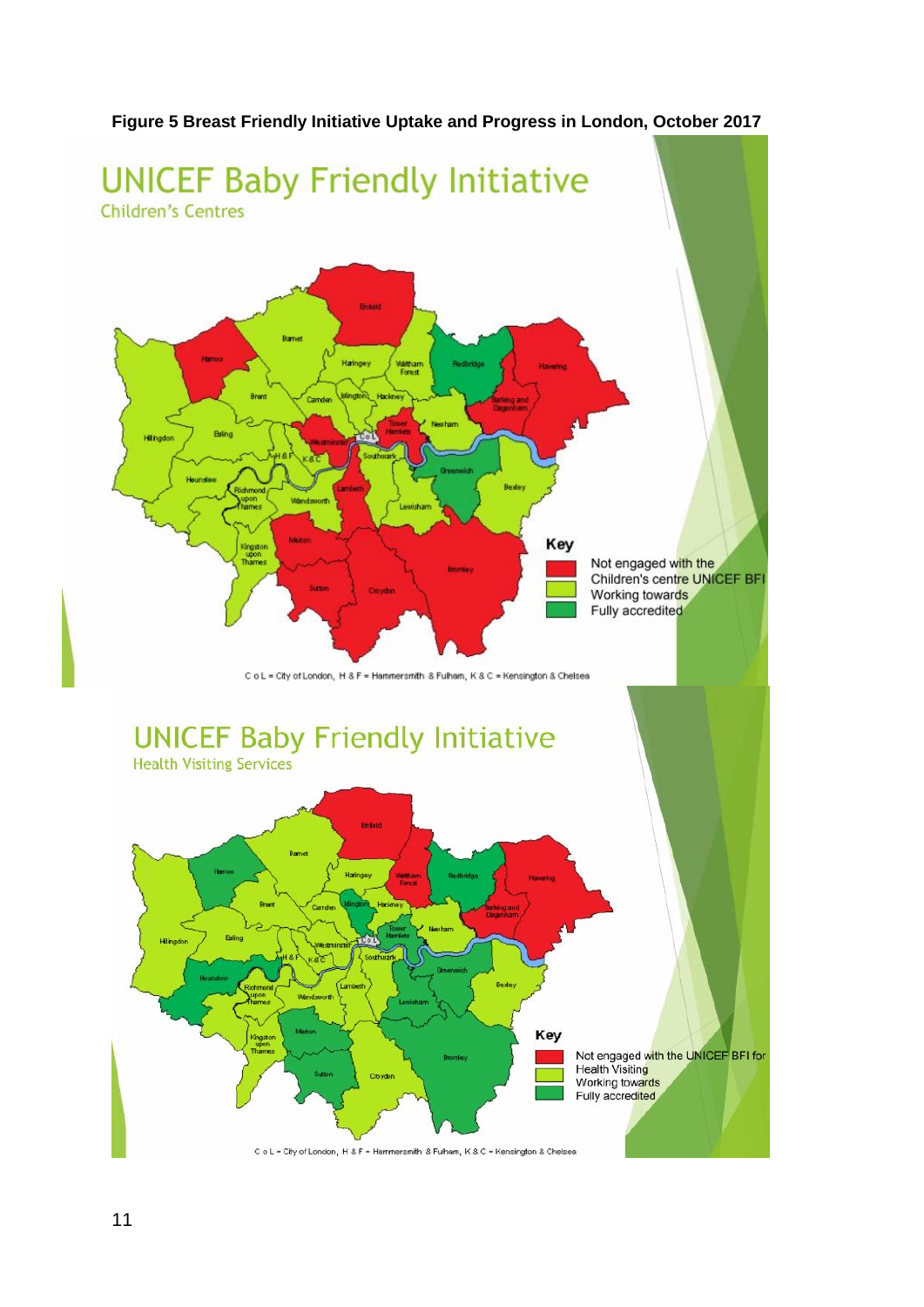# **Current Services**

## **Antenatal Support**

All Midwives should talk to women about breastfeeding and relationship building, starting at the booking appointment  $(8 - 10$  weeks) and throughout their antenatal care. A more indepth discussion happens at 36 weeks when birth preferences are discussed.

Kingston Hospital midwives run free weekly antenatal classes and birth and beyond antenatal classes which both incorporate feeding. The Infant Feeding Team run a weekly Infant Feeding & Relationship Building class.

Antenatal classes are provided at six locations in the borough by the Kingston Hospital midwifery team, including the Infant Feeding Midwife and Support Worker. Some of these classes are run in collaboration with the Health Visiting and community Infant Feeding Teams. Antenatal classes are also run specifically for the under 22's at The Hub in Kingston by the HV, IFT and bridge team.

In addition, many local women receive antenatal education provided by the National Childbirth Trust (NCT). NCT practitioners are also commissioned to provide antenatal classes at Churchill Medical Centre. From mid-2015, Health Visitors have been offering routine antenatal engagement universally, offering additional opportunities to discuss feeding options and offer information.

In late 2014, an antenatal colostrum harvesting service was introduced at the DIABAN (diabetic mothers) clinic at Kingston Hospital to try to prevent early supplementation with formula for those babies at risk of low blood sugar due to maternal diabetic status. Today, all women are encouraged to practise hand expressing and collecting colostrum antenatally from 36 weeks. The midwife or a member of the Infant Feeding Team can see the woman to discuss the correct technique for hand expressing and provide an information leaflet and a small supply of syringes. This has proved extremely beneficial in helping women feel more confident with the hand expressing technique and reduces the need for early supplementation if there is any difficulty initiating breastfeeding.

## **Postnatal Support**

## **Midwifery care**

Following discharge from hospital mothers are visited by the Community team the day following transfer home. During this visit, the midwife will check if the baby is feeding well. Further contacts occur around day 5 and day 10 (at home or in clinic) for transfer to the Health Visiting team.

## **Health Visiting Service**

Mothers and infants are discharged from the midwifery team at around day 10 post birth. At this point care for babies and mothers transfers from the midwifery team to the health visiting team. Health Visitors will provide ongoing support and advice for breastfeeding to mothers until the child reaches five years old. They conduct the 6-8 week review where breastfeeding status is captured and discussed. Public Health England identifies breastfeeding (initiation and duration) as one of six high impact areas for health visitors<sup>46</sup>.

<sup>1</sup> <sup>46</sup> PH, Early Years High Impact Areas (2014). Available from:

<https://www.gov.uk/government/publications/commissioning-of-public-health-services-for-children> Accessed 31/08/2017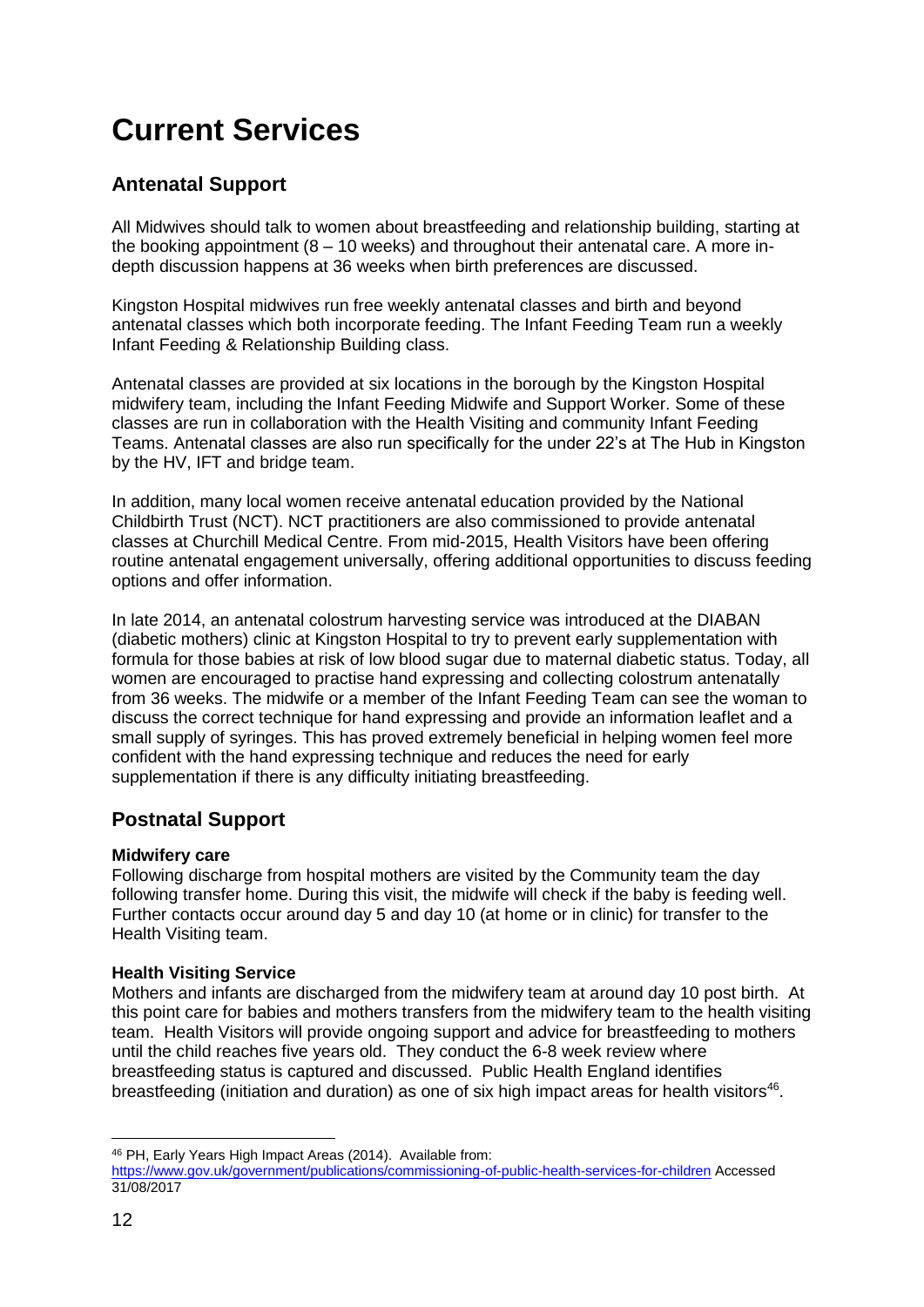## **Division of ankyloglossia (tongue-tie)**

Since November 2014, a frenulotomy (tongue-tie division) service has been delivered by the Early Examination of the Newborn midwifery team at Kingston Hospital to treat babies under 4-6 weeks. While under midwife care babies can be referred to the Infant Feeding Team at Kingston hospital for a feeding assessment and support with positioning and attachment. If a tongue tie is identified and breastfeeding issues are not resolved a referral can be made to the Kingston Hospital Oral Surgery Department for frenulotomy. Funding options are being explored (December 2017) to reintroduce a midwife run frenulotomy services.

Your Healthcare offers a free Tongue Tie Assessment and Frenulotomy service; referrals are taken from IFT, HV's, G.P's and the midwifery service. Clients are seen at one clinic per week on a Thursday morning at Hollyfield House with four appointments available (an increase from 3).

### **Drop-in services**

Kingston Hospital Midwifery services are no longer able to run drop-in clinics (previously two clinics per week to support babies under 28 days with feeding problems). However there are plans to revisit this in 2018.

Your Healthcare Health visiting and Infant Feeding Teams run six drop-ins per week offering breastfeeding and broader infant feeding support for babies of any age. These are run out of Children's Centres and are well-attended, reaching at least 30 mothers per week. Mothers do not need to make an appointment, may attend for social support as well as with breastfeeding problems and often return many times. Some mothers may be referred for home visits after first contact at a drop-in.

An evaluation carried out in early 2014 demonstrated that those mothers who attended dropins were far more likely to be breastfeeding exclusively at 6 months: over a third of respondent mothers with babies over 6 months had breastfed exclusively until the 6 month mark (compared to 1% in London and nationally). Although 9 out of 10 mothers initially attended a drop-in with a specific breastfeeding problem, over half of all attendees had visited Your Healthcare drop-ins more than three times, attesting to the benefit of regular social and clinical support to sustain breastfeeding.

The new Infant Feeding Co-ordinators for YHC are looking to evaluate the current drop in provisions in the next few months, in the Kingston area.

In addition, local voluntary sector organisations run drop-in sessions, including NCT and La Leche League. These are run by volunteer breastfeeding counsellors from their homes or community venues.

#### **Referral pathway for additional infant feeding support**

For mothers needing additional one-to-one support, referral to the Infant Feeding Teams within maternity services (provided by midwifery) and the community (provided by Your Healthcare) is available. The Your Healthcare Infant Feeding Team offer home visiting, telephone support and drop-ins. In addition, they are involved in several projects, including antenatal work with young mothers, peer support projects and leading the Baby Friendly Initiative implementation. In 2014, the Your Healthcare Infant Feeding Team offered one-toone support to over 10% of all babies born in the borough.

The community Infant Feeding Team and the hospital Infant Feeding Team collaborate closely on projects such as the 11 O'Clock Stop postnatal groups on the Worcester Ward at Kingston Hospital, co-training staff, and liaising on client care to ensure seamless support and sharing of best practice.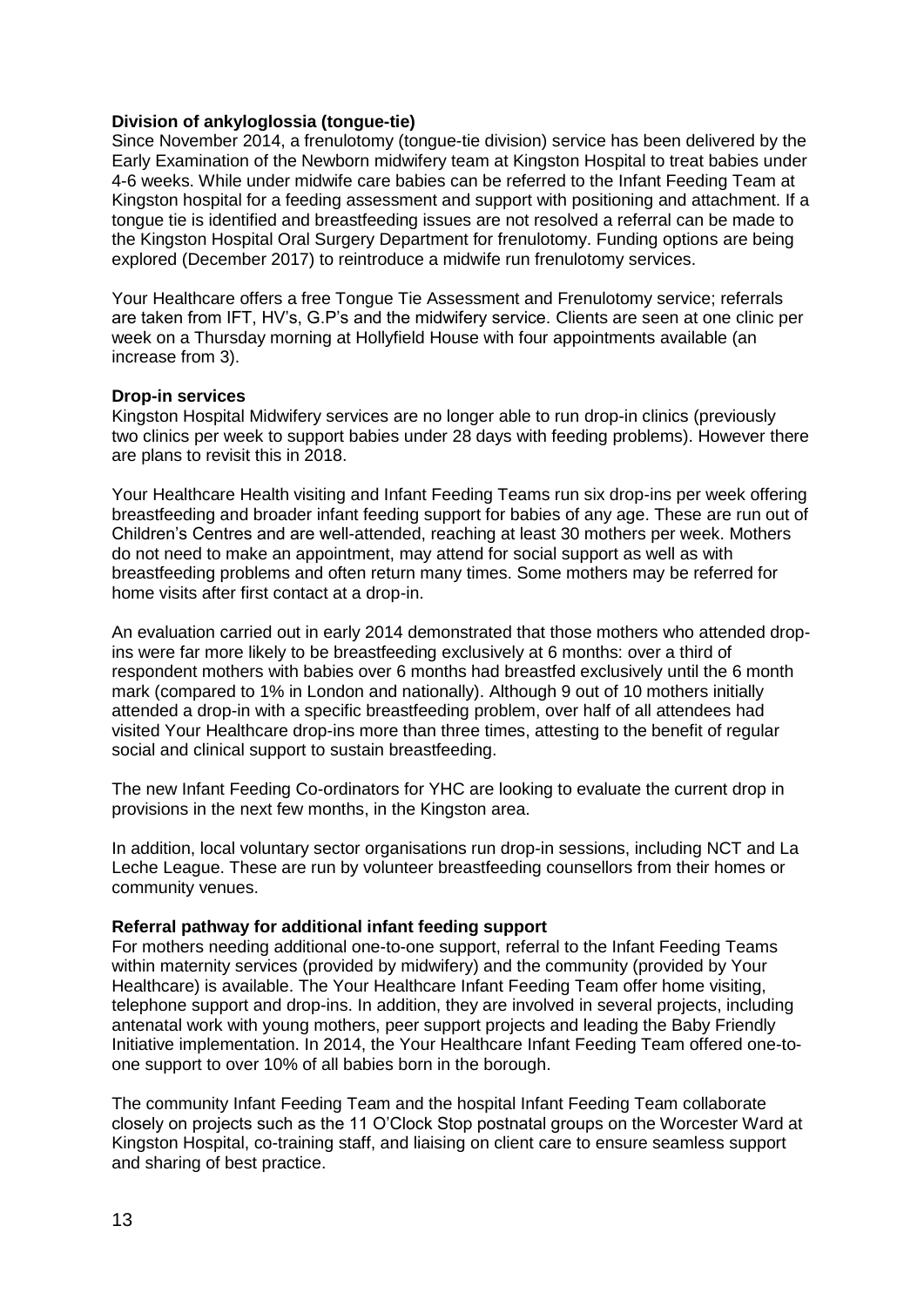When the Infant Feeding Services were evaluated mid-2015, 89% of all mothers responding to the evaluation were still breastfeeding. 92% of mothers felt that their referral to the Infant Feeding Team had enabled them to breastfeed for longer.

## **Telephone support**

In addition to local support, Kingston parents can access national telephone support lines for breastfeeding challenges and queries, including the National Breastfeeding Helpline (run by the Breastfeeding Network and the Association of Breastfeeding Mothers), the NCT Breastfeeding Line, the Breastfeeding Network Supporter Line and La Leche League Helpline. Some of these are open every day of the year and many provide support out of hours to ensure that help is available when parents need it. Parents are signposted to these telephone services in addition to local services on discharge from hospital and when care is handed over to health visiting.

### **Peer Support project: Kingston Breastfeeding Friends (BFFs)**

A pilot peer support project was launched in summer 2014 and trained 12 Kingston mothers to offer breastfeeding support within their local communities. Mothers trained were ethnically and socially diverse, including non-native English speakers, young mothers and those from the areas with the lowest breastfeeding rates. However in the past 18 months, uncertainty with funding and delays in recruiting to vacant posts in the community means Kingston currently has no peer support projects (paid or voluntary). Both the Community and Hospital have intention to reinstate this. YHC recent recruitment means this is now a priority and models for re-implementing this is underway.

## **UNICEF UK Baby Friendly Initiative**

## **Collaboration between services**

There is regular collaboration between Kingston University midwifery course (now working towards Baby Friendly accreditation), Kingston Hospital, Your Healthcare, Children's Centres and local voluntary sector organisations via quarterly Infant Feeding Partnership meetings. In addition to the joint training between Kingston Hospital, Your Healthcare and the Children's Centres, Your Healthcare Infant Feeding Team also offer training to the University students and are involved in offering training to the broader community through organisations such as LEAH (Learn English At Home) and Kingston fostering team.

Kingston University no longer do working towards UNICEF baby friendly service due to a number of other challenges. Further work needs to be done to explore how they can be reengaged in the scheme for consistency.

## **Gaps in service**

- There remains inconsistent antenatal class offerings, although attendance has improved, but not necessarily in areas of higher deprivation. It is unknown whether drop-in attendance is fully reflective of Kingston's population and it is likely that more could be done to ensure the services are accessed by those from areas of higher deprivation.
- Kingston does not currently have full UK UNICEF Baby Friendly accreditation (as demonstrated in Figure 2) however, the hospital are working stage 2, and Your Healthcare are re-engaging with BF working towards level 3.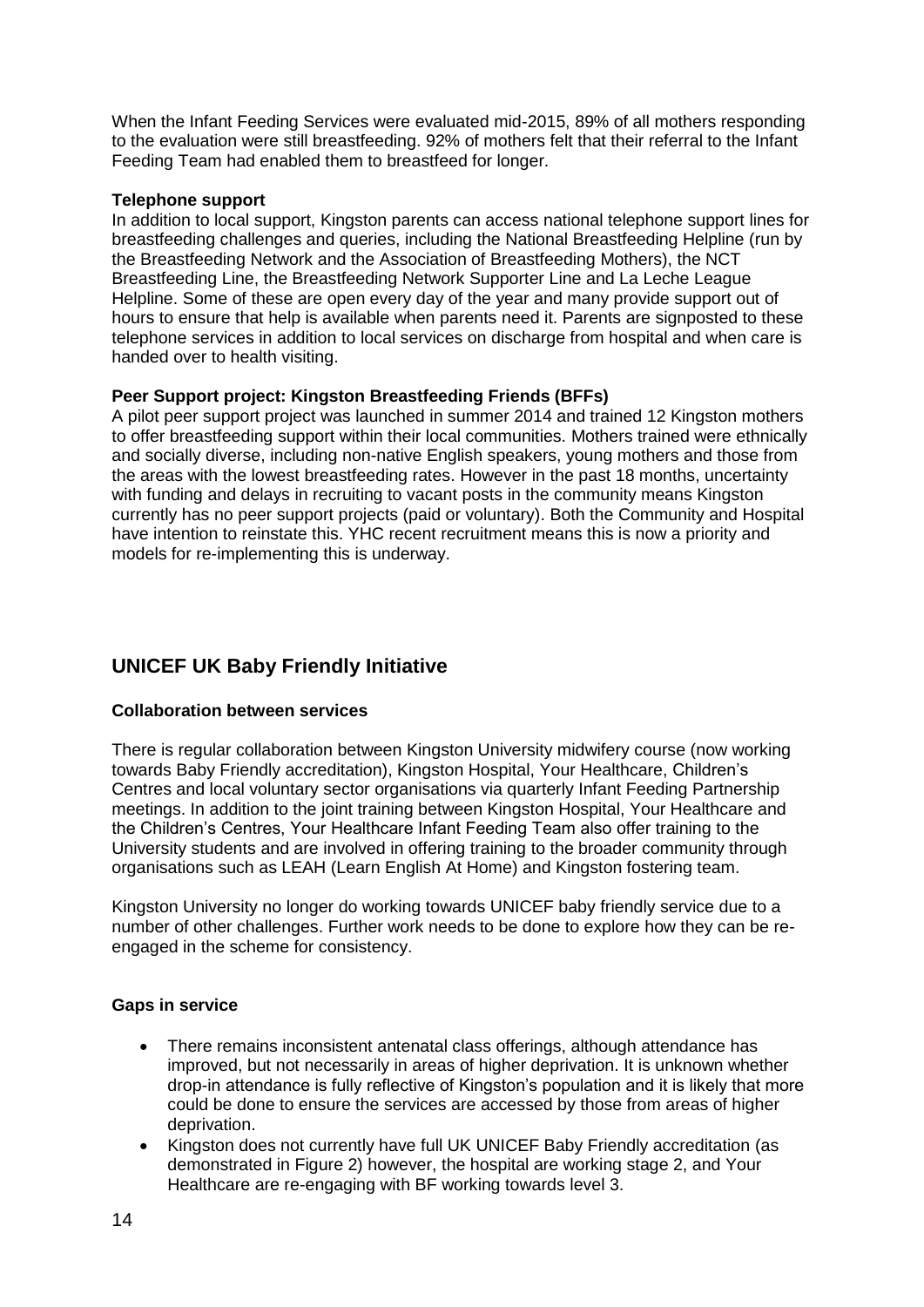- Peer Support services, was once an asset here in Kingston and is no longer active.
- Kingston does not engage in a 'Breastfeeding welcome scheme' although the evidence on this is mixed (Lancet Series, 2016).
- A written infant feeding strategy across the borough.

# **Community Voice**

A baseline audit of mothers' experiences of infant feeding support was carried out in June 2014 as part of the Baby Friendly process, using the Baby Friendly Initiative's audit tool. This audit identified strengths in mothers feeling able to recognise whether their babies were getting enough breastmilk and in receiving information about local support. Mothers also gave extremely positive feedback on local services, including clinics and drop-ins, in terms of the welcome and the breastfeeding support given.

Actions for improvement were identified in ensuring that all mothers had an effective breastfeeding assessment at handover to Health Visiting and in discussing issues around responsive feeding and the importance of closeness and comfort with mothers. In addition, issues around managing sleep when breastfeeding, breastfeeding out of the home setting, returning to work and introducing solid foods had significant scope for improvement.

Overall, the audit demonstrated that the Health Visiting service is generally effective at supporting women with the mechanics of breastfeeding when problems occur, but the broader context and normalisation of breastfeeding is still felt as a gap for many mothers.

In June 2015 a further Infant Feeding Support Survey, was distributed by Children's Centres, with anonymous feedback, the results of which are collated below:

- 64 women completed the survey, of whom 43 had accessed breastfeeding support at some point.
- Women reported that the most helpful support was from the Infant Feeding Team (rated 3.8/4), followed by Breastfeeding Counsellors (3.5/4), friends/family (3.4/4), Health Visitors (3.14/4) and Midwives (3.10/4). GPs and Lactation Consultants were rated lowest of the support listed, but this was based on very few ratings, so is not robust data.
- Only 40% of women for whom it was relevant had been offered support with giving a bottle.
- The most preferred options for breastfeeding support were drop-ins (46 women) followed by home visits (40), perhaps reflecting experiences of the current service. Of note, however, was a strong desire for a breastfeeding clinic with appointments (33), a service not currently offered by the infant feeding team. This offers potential for new service development, such as a Rapid Response Clinic, seen increasingly in other areas.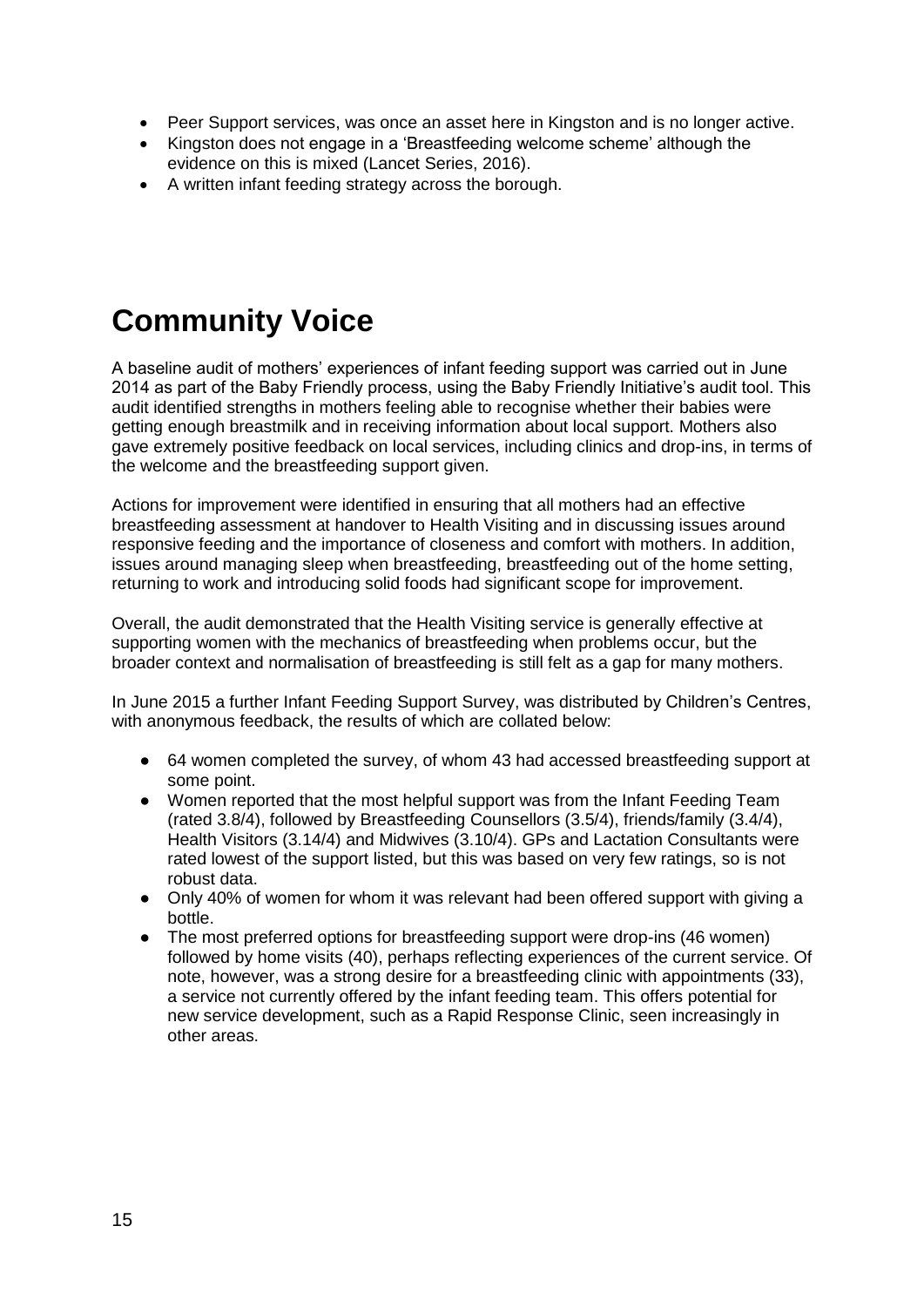# **Recommendations**

## **1. Public health Commissioner of 0-19 specification**

Create better insight into the motivations, barriers and needs of the groups with the lowest breastfeeding rates in order to put in place appropriate support, education and incentive interventions.

## **2. Kingston Hospital and Your Healthcare**

Ensure full implementation of the Baby Friendly Initiative across both maternity and community services, including Children's Centres. Building on the example set by Kingston University, continue to expand the Baby Friendly Initiative in to other key organisations across Kingston. As best practice to explore ways to encourage the University to have some engagement with BFI for consistency.

## **3. Your Healthcare**

Develop the peer support programme in line with national best practice, including rolling out the proactive telephone contact programme for marginalised community groups with lower Breastfeeding initiation and continuation rates.

## **4. CCG Commissioner and Public health Commissioner of 0-19 specification**

Re-explore joint training for health professionals and use regular audit to ensure standards of care are achieved in both hospital and community settings. Extend this staff training beyond midwifery and health visiting to paediatrics and GPs to ensure consistent and seamless evidence-based care for breastfeeding mothers.

## **5. Kingston Hospital and Your Healthcare**

Ensure universal antenatal education for mothers from the most deprived centiles, particularly focusing on low income white families who have the lowest likelihood of breastfeeding. A mapping exercise to identify areas most in need (i.e. more than deprivation) might be needed to plan a pilot programme, before universal service rolled out.

## **6. CCG Commissioner and Public health Commissioner of 0-19 specification** Improve hand over between midwives to Health Visitors. At discharge of vulnerable women and women who require midwifery input after day 14, the midwife and health visitor to have **[completed and recorded a verbal handover in addition to a written](https://www.gov.uk/government/uploads/system/uploads/attachment_data/file/465344/2903819_PHE_Midwifery_accessible.pdf)  [handover \(NICE 37\).](https://www.gov.uk/government/uploads/system/uploads/attachment_data/file/465344/2903819_PHE_Midwifery_accessible.pdf)**

## **7. Public health Commissioner of 0-19 specification**

To ensure Health Visitors cover:

- Sleeping and Breastfeeding
- Breastfeeding out of the home setting
- Returning to work
- Introducing solid foods

#### **8. Kingston Hospital**

Using models developed elsewhere in the UK, reduce hospital readmission rates and day assessments by paediatrics by holding an early intervention appointments-based clinic. Ideally placed in the clinical environment in order to manage any clinical issues, the service should be led by specialist infant feeding staff.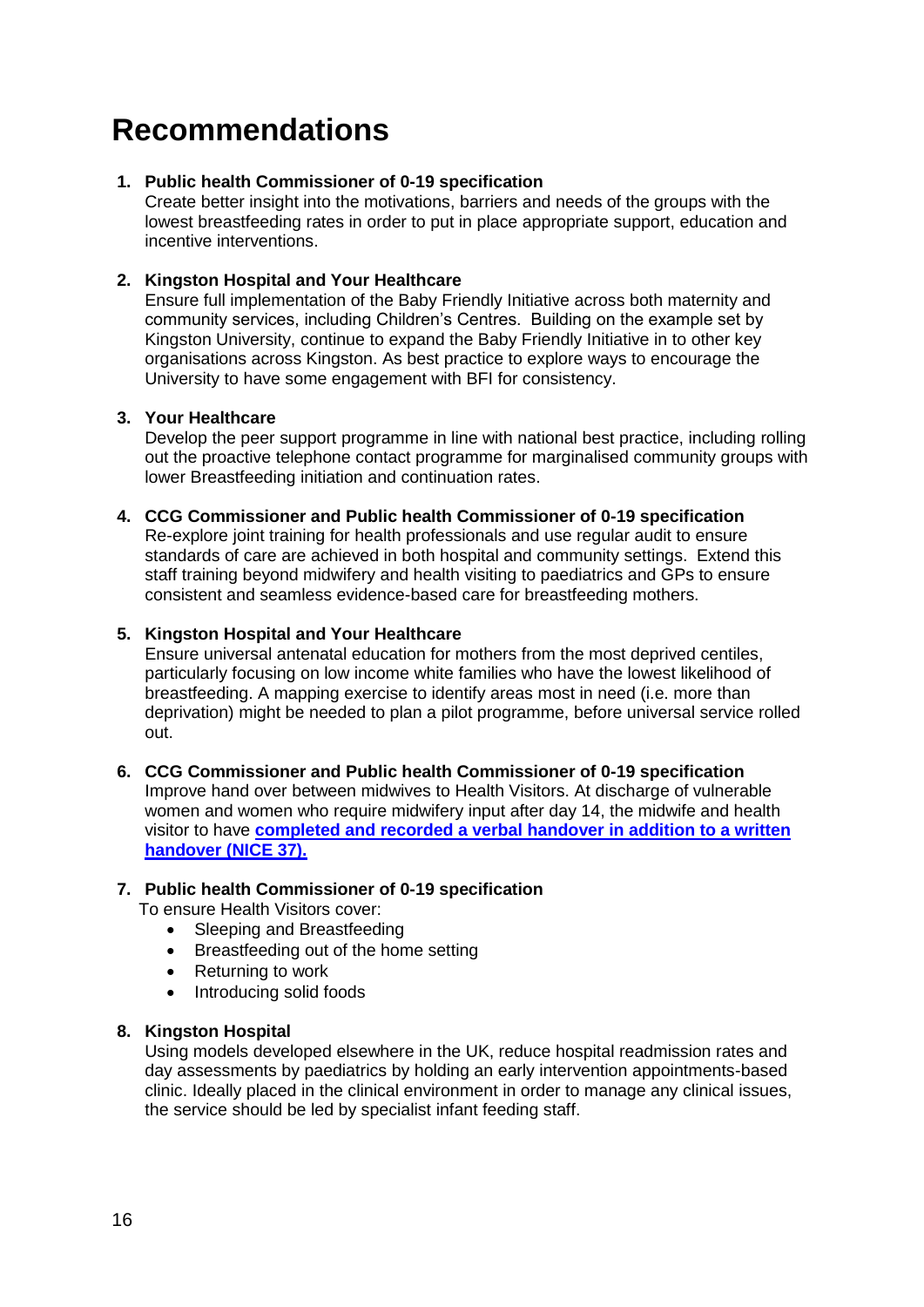## **Glossary**

**Ankyloglossia (tongue-tie) -** a condition present at birth that restricts the tongue's range of motion. Caused by an unusually short, thick or tight band of tissue which tethers the bottom of the tongue's tip to the floor of the mouth

**Breastfeeding -** the method of feeding a baby with milk directly from the mother's breast

**Breastfeeding (Exclusive) –** when breast milk is the only form of food being given to a child (either direct from the breast or expressed)

**Breastfeeding (Partial) –** when the child is receiving breastmilk in conjunction with other foods e.g. formula milk or baby foods

**Breastmilk (Expressed) –** the extraction of milk from the breast to give to a child via another means e.g. bottle. Breastmilk can be expressed by hand or by a mechanical pump

**Cardiovascular -** relating to the heart and blood vessels

**Colic -** excessive, frequent crying in a baby who appears to be otherwise healthy. It's a common problem that affects up to one in five babies

**Colostrum -** a yellowish liquid, especially rich in immune factors, secreted by the from the breast a few days before and after birth

**Colostrum (Harvesting) –** collecting colostrum from the breast, usually by means of expressing by hand and collecting with a syringe

**Department of Health –** the government department responsible for health

**DIABAN Clinic –** clinic at Kingston Hospital for pregnant women with pre-existing and newly diagnosed issues with their thyroid, blood sugar levels (diabetes) or any other metabolic problem, the team of specialists consists of a consultant obstetrician, endocrinologist, midwife, diabetic nurse and dietitian

**Frenulotomy -** A simple surgical procedure to address a tongue-tie by snipping the thick or tight band of tissue which tethers the bottom of the tongue's tip to the floor of the mouth

**Menopause -** when a woman stops having [periods](http://www.nhs.uk/conditions/Periods/Pages/Introduction.aspx) and is no longer able to get pregnant naturally.

**National Childbirth Trust (NCT) -** a UK-based [charity](https://en.wikipedia.org/wiki/Charitable_organization) which offers information and support in [pregnancy,](https://en.wikipedia.org/wiki/Pregnancy) [childbirth](https://en.wikipedia.org/wiki/Childbirth) and early parenthood

**National Institute for Health and Care Excellence (NICE) -** the independent organisation responsible for providing national guidance on the promotion of good health and the treatment of ill health